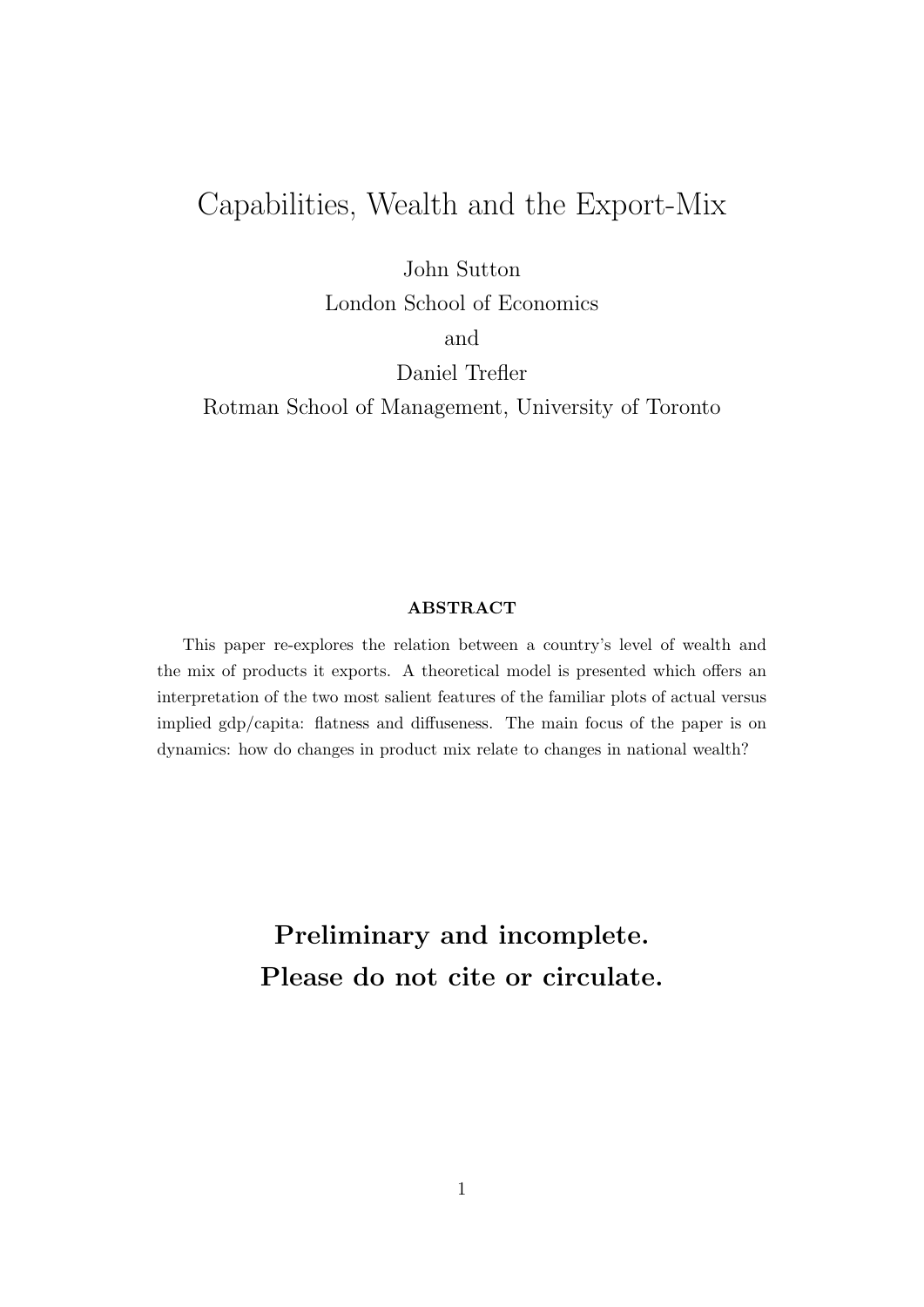## <span id="page-1-5"></span>1 Background

The relationship between a country's level of wealth and the mix of (manufactured) goods it produces and/or exports has been explored in the literature by several authors, including Lal  $($ ), XXX (YYY) and most recently [Hausmann and Rodrik](#page-15-0)  $(2003)^{11}$  $(2003)^{11}$  $(2003)^{11}$  $(2003)^{11}$ 

The idea motivating this literature is that products differ in respect of the degree of the level of (R&D or manufacturing) 'capability' needed for their production. To go from this idea to a relationship between a country's product mix and its level of gdp per capita, we need to assume that, in some sense, some 'capabilities' are relatively scarce, i.e., the number of countries enjoying a given degree of absolute or comparative advantage in their production is relatively small [\(Sutton](#page-16-0)  $(2001)$ ).<sup>[2](#page-1-1)</sup> There are various ways of formulating such an idea in a precise way. In the present paper, we appeal to the central idea in the 'market structure' literature: products differ both in the extent to which fixed and sunk costs (including both R&D expenditures and other such outlays<sup>[3](#page-1-2)</sup>) are effective in raising the willingness to pay of all, or some given fraction of, buyers in the market. Insofar as the effectiveness of such expenditures is greater, so too is the degree to which firms will 'escalate' their spending, thus leading to an outcome in which the industry will contain fewer firms (or beome more 'concentrated'), both within countries and at a global level [\(Sutton](#page-15-1) [\(1991,](#page-15-1) [1998\)](#page-16-1)).

Under these circumstances, countries whose firms enjoy these relatively scarce capabilities will have a comparative advantage in the production of the associated 'high end' goods.[4](#page-1-3) The primary beneficiaries will be workers in the country's 'local' labor market: at equilibrium, the wage rate in this country will be relatively high, and so therefore will be the unit cost of production and equilibrium price of the goods produced. It is the absence of ('high quality' or 'high productivity') makers of these goods in other, 'low-wage', countries that allows these firms to dominate the market for the high-end good.<sup>[5](#page-1-4)</sup>

The model developed below is a multi-product, multi-country Ricardian model. The key features of the model are

<span id="page-1-1"></span><span id="page-1-0"></span><sup>1</sup>See also [Hausmann, Hwang, and Rodrik](#page-15-2) [\(2007\)](#page-15-2).

<sup>2</sup>A firm's capability is reflected in its level of productivity and quality in the production of each good it produces, or can produce. It is helpful to think of a firm's short run profit flow as being determined solely by its cost schedule and its demand schedule, and of 'productivity' and 'quality' as a 'cost shifter' and a 'demand shifter' respectively [\(Sutton](#page-16-2) [\(2007\)](#page-16-2)).

<span id="page-1-2"></span><sup>3</sup>These outlays also include non-financial 'opportunity costs' that can not usually be measured by outside analysts: for example, a maker of auto-components may take on a lots making contract with a leading auto maker in order to benefit from the learning effects that will enhance its capability in the longer run.

<span id="page-1-4"></span><span id="page-1-3"></span><sup>&</sup>lt;sup>4</sup>The term 'sophisticated' is used by some authors.

 $5$ We do not consider in this paper the process by which some countries acquire(d) these capabilities, or with the origins of 'scarcity'. Here, we are concerned solely with analysing the consequences, rather than the causes of this.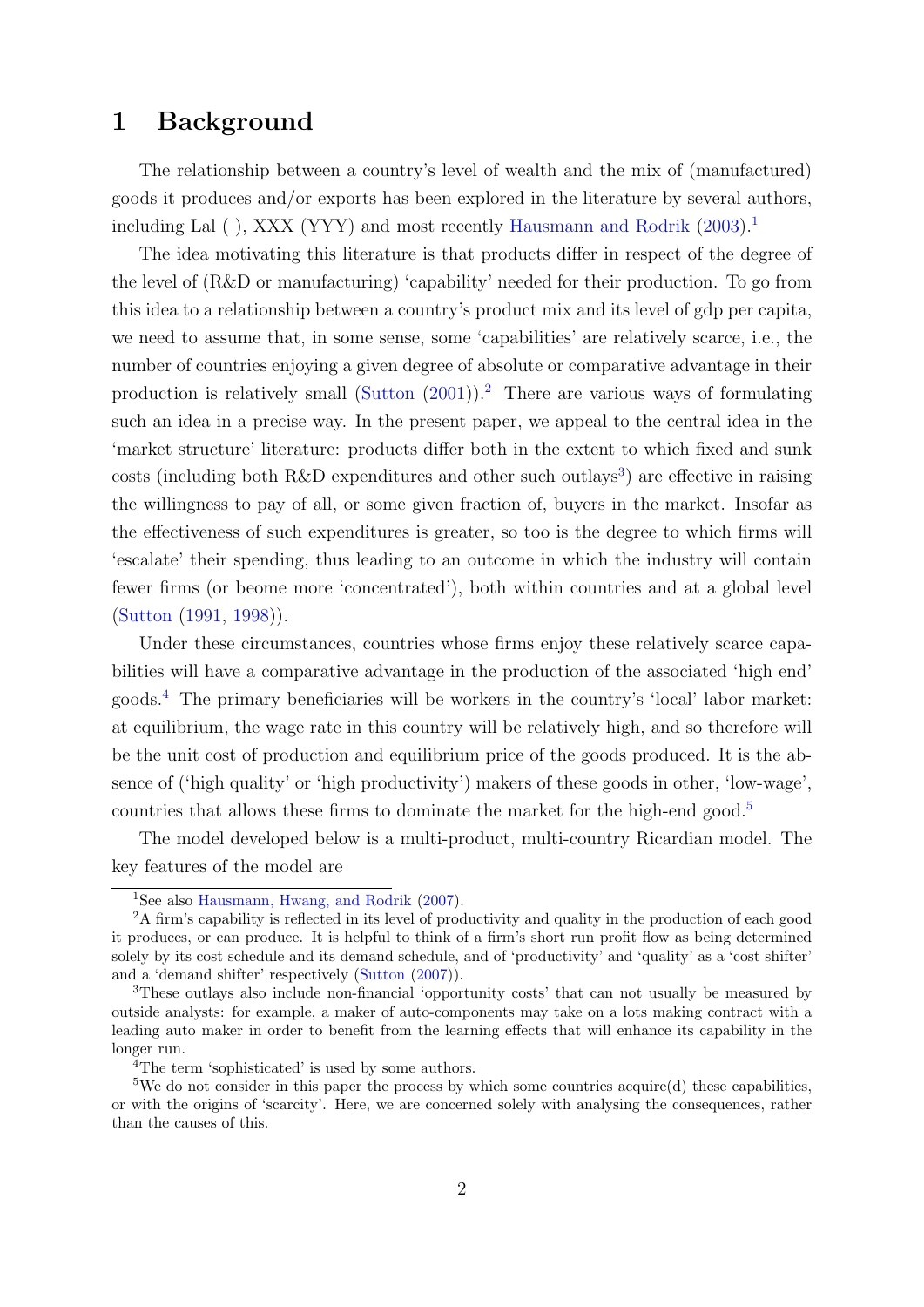(a) that competing firms' products can differ in quality and in productivity.<sup>[6](#page-2-0)</sup>

(b) that the number of producers of 'high end' products is relatively small. Thus, the present model is not of the familiar 'competitive' or 'monopolistically competitive' kind, in which there are many sellers of each good; and it is fundamental to our analysis that this is so.

This, then, provides a setting in which we may ask: how should the relation between a country's production and/or export mix and its level of real wages, or gdp/capita, be characterized and interpreted? In what follows, we first remark on a number of different 'product mix' indexes that have been used in the literature, and on two striking features of the relationship that emerges. We then go on to present a theoretical model that allows an interpretation of these relationships. Our primary focus, however, is on dynamics. The aim of the paper is to explore how changes over time in a country's product mix are associated with changes in its level of gdp/capita. As a matter of theory, a country's wealth might advance either through improvements in the 'quality' or 'productivity' in the production of its existing mix of products, or through its shifting to a different mix of products. In general, we might anticipate that both these factors might be present, and so the question reduces to one of decomposing the components of growth into these two contribution factors.

The primary finding reported here relates to the very different experiences of lowincome and middle-income countries in this respect, over the past quarter-century. What we find is that middle income countries have advanced primarily through a shift in their product mix; but low income countries have substantially 'advanced' their (apparent) product mix, but with very little effect on gdp/capita. We interpret this as follows: the low income group appear to have moved into more 'sophisticated' products, but have done so at low levels of quality, or productivity; whereas the middle-income countries have advanced towards being 'typical' producers of high-end products. If our present analysis is correct, it suggests that the focus of concern in industrial policies for lowincome countries should lie in efforts to improve quality and productivity levels in these newly developed industries.

<span id="page-2-0"></span> $6$ We will use a framework in which the parameters representing quality and productivity enter symmetrically into firms' profit functions, so that the results permit either a 'quality' or 'productivity' interpretation. However, the main focus will be on quality differences, for two reasons. The first is that empirical evidence indicates a positive relationship across firms in respect of their market shares, and their relative prices, thus suggesting that the dominant differences are associated with 'demand shifters' ('quality') rather than 'cost shifters' (productivity). This is now a familiar point in the 'Quality and Trade' literature. The second reason is more fundamental: once we allow for the presence of some nonlabour inputs to marginal cost, then if firms' sunk and fixed outlays in R&D are devoted to improving productivity ('process innovation'), the 'non-convergence property' that underpins our appeal to the idea that some industries are necessarily (highly) concentrated at the global level fails. Thus the motivation of the present model derives from the context of 'quality competition'.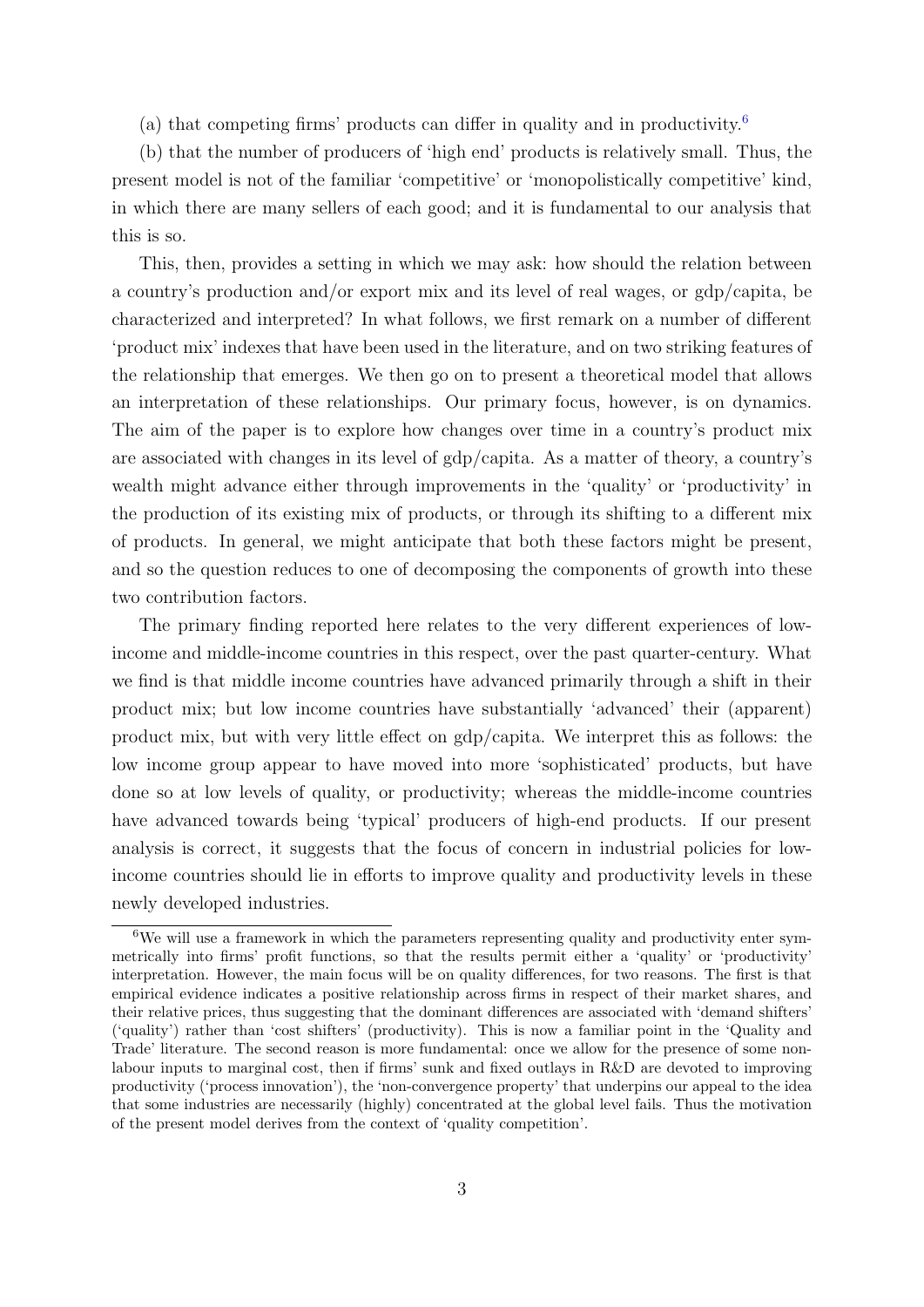# <span id="page-3-1"></span>2 Introduction

The literature to date has focussed on the export mix, rather than production mix,<sup>[7](#page-3-0)</sup> and has used two competing measures of the product-mix. Each begins by asking: how rich, on average, are the countries that produce this product? This leads to an index of 'producer-wealth' for each product. Then, in a second step, each country's product mix is examined, and an index is computed as a weighted average of the 'producer-wealth' indexes for each of the products it exports is constructed. This index constitutes an 'implied gdp/capita' for the country, that may be compared with its actual gdp/capita. Our main focus of attention lies in examining scatters of 'implied' versus 'actual' gdp/capita, which we refer to as 'product-mix diagrams'.

The difference between authors lies in the weighting schemes they use. One approach weights products by asking, 'what fraction of total world exports in this product does the country account for, relative to its fraction of total world trade (in all products combined)?

The second, currently more popular, index asks, 'what fraction of this country's export basket does the product account for'?

[Dan: this needs re-wording, and we should include the definitions. Notation  $x_{ak}$ ,  $q =$ product,  $k =$ country

We argue below that both these indexes are informative, and that they should be seen as complementary, rather that competing. This point is best illustrated by noting a common objection to 'product-mix' studies: this objection notes that the U.S. still represents a large fraction of total world exports in the 'low-end' area of textiles and apparel. How, then, can we argue that the product-mix shifts upwards with national wealth? An examination of the two alternative indexes is revealing here: the first index illustrates the 'objection' just noted. The second index illustrates the fact that, notwithstanding the weight of the U.S. in global textiles and apparel exports, it remains the case that textiles and apparel nonetheless constitute a very small share of total export value for the U.S.. One of the themes developed in the next (Theory) section is that these two observations can both be true; the use of the two indices shows different aspects of the product-mix.

Figure 1 shows a product-mix diagram, using the latter form of index, based on [Hausmann and Rodrik](#page-15-0) [\(2003\)](#page-15-0). The horizontal axis shows a country's actual gdp per capita in U.S. dollars, and the vertical axis shows the implied gdp/capita. Two features of this scatter are striking:

- (1) The relation is fairly 'flat' (a fitted regression line has a slope of 0.5 (check)).
- <span id="page-3-0"></span>(2) The relationship is quite diffuse. India and Portugal have the same level of implied

<sup>7</sup>One reason for this is data-availability. Since exporting a product requires that some minimal quality level be reached, and so excludes the lowest quality producers.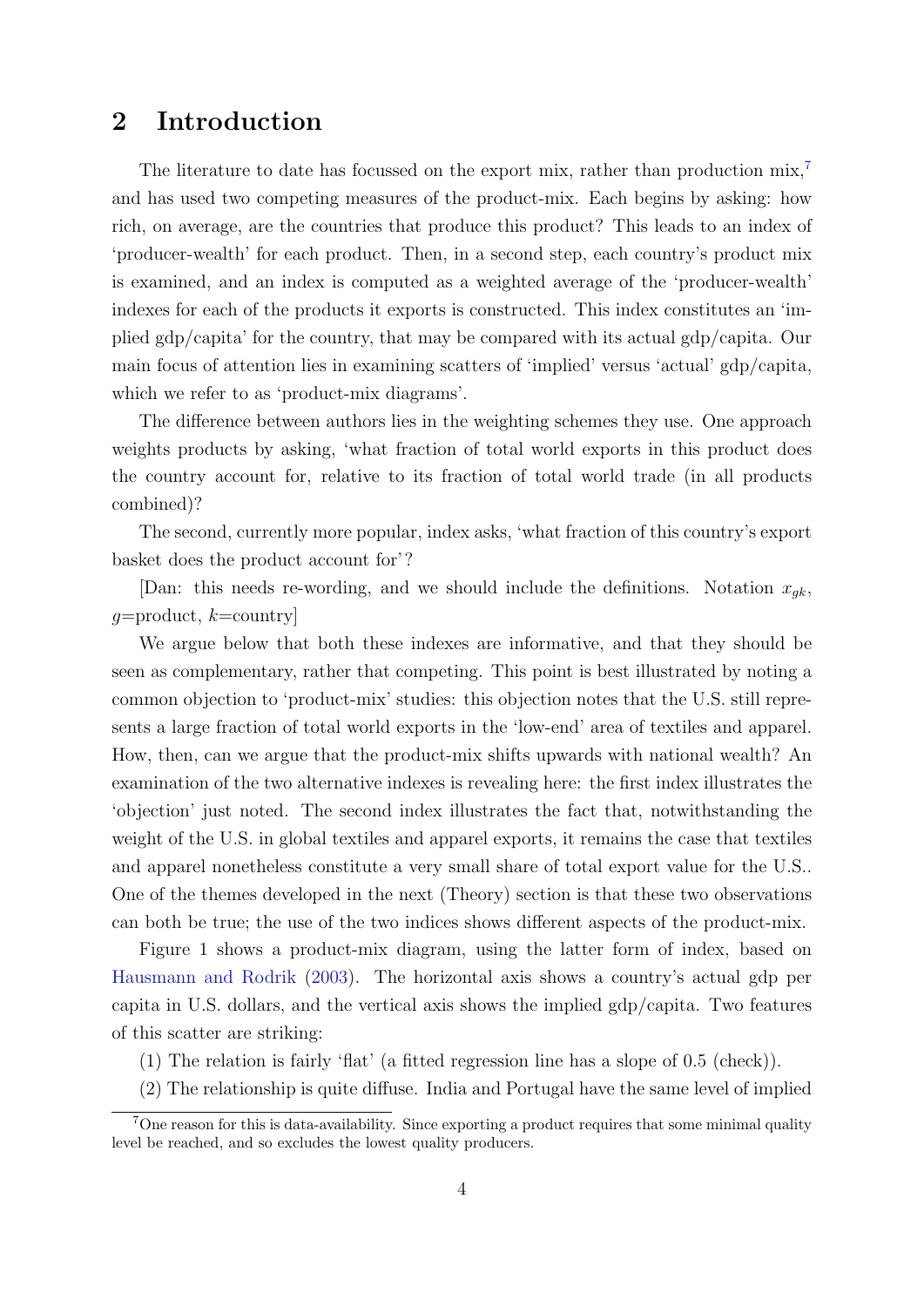$gdp/c$ apita, but their actual  $gdp/c$ apita differs by a factor of 4 (check!)

One focus in the next (Theory) section lies in explaining these two features of the data.

### 3 Model

There are K countries. Countries differ in their types, indexed by  $k$ . The number of countries of type k is denoted  $N_k$ . There are G goods (markets), indexed by  $g = 1, 2, 3$ , . . ., etc. All products are sold in a single unified global market. There are no transport costs.

#### Consumer Choice

Each country has a population of the same size, in which each of  $N$  identical individuals has the same Cobb-Douglas utility function

$$
U = \prod_{g} (u_g x_g)^{\delta_g} - \frac{1}{2} l^2
$$
 (1)

where  $\sum$ g  $\delta_g = 1$ , and l denotes hours of labour supplied, and  $u_g$  and  $x_g$  denote the quality and quantity of good g consumed. It follows from the form of the utility function that each consumer spends fraction  $\delta_g$  of income on good g. We assume that all profits accrue to a separate group of individuals, who also have a utility function of the form  $(1)$  but with l constrained to zero. From this it follows that we can treat all firms in the global market for  $g$  as facing a unit-elastic market demand schedule, i.e., the total global expenditure on good g is a constant, which we denote as  $S_g$ , independently of equilibrium prices. We note that the  $S_g$  are proportional to the  $\delta_g$ . We will assume throughout that all the  $\delta_g$ , and so all the  $S_g$ , are equal, and so drop the product suffix, writing total expenditure on each good as S.

#### Equilibrium in the Product Market(s)

We characterize product market competition as a Nash equilibrium in quantities (Cournot equilibrium).This is the standard 'Cournot model with quality' introduced in Sutton(1990).

Firms are characterized by a level of capability, consisting of a quality level and a productivity parameter denoting the number of worker hours per unit of output produced, $8$ 

<span id="page-4-0"></span><sup>8</sup>Thus all costs are labour costs, and fixed costs are sunk, and so do not enter the present (short run)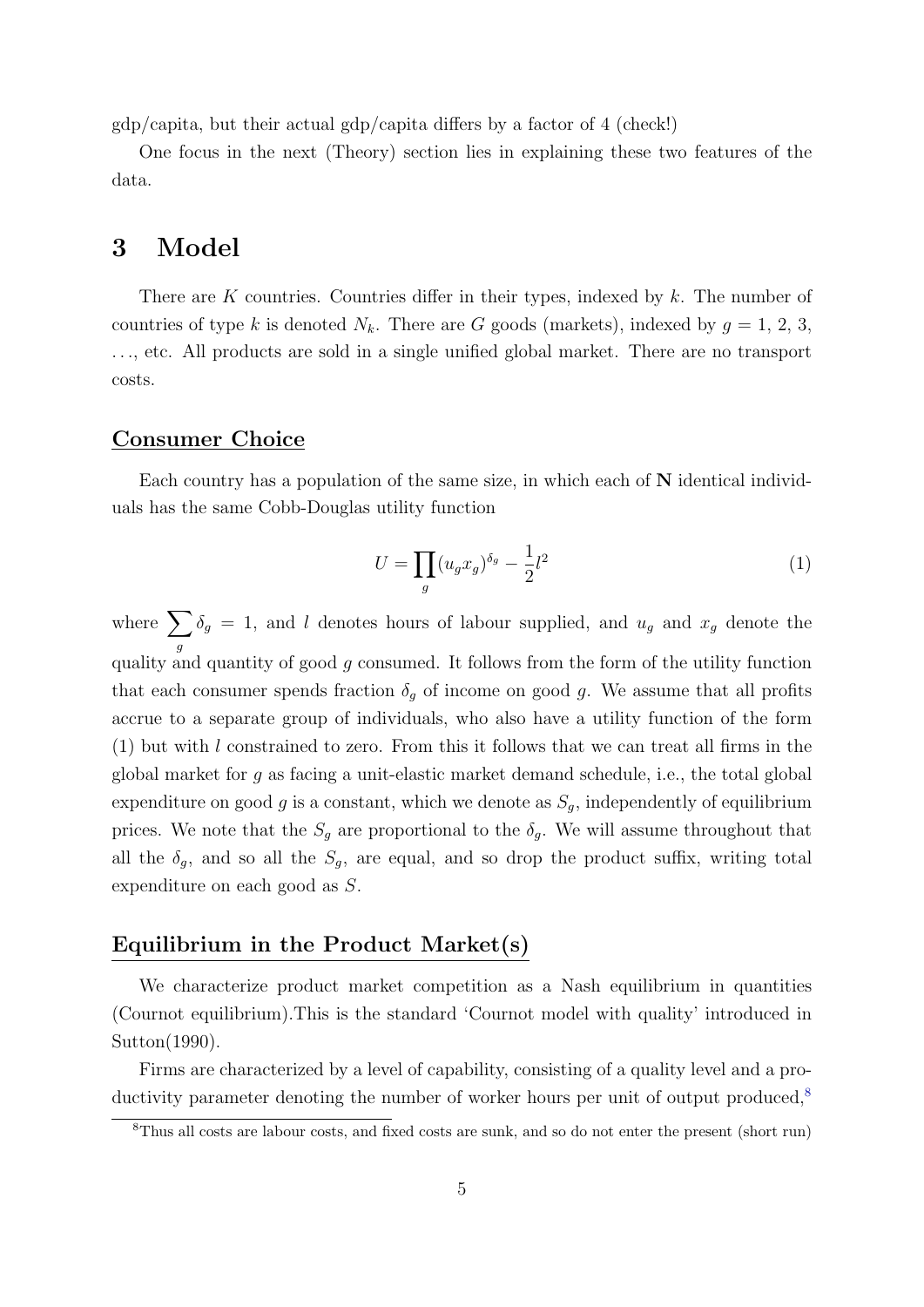together with a ('local') wage rate specific to the country in which the firm is located. At equilibrium, some sub-set of firms are active in the production of good  $i$ . For each active firm, its output level is related to its productivity  $c_i$ , its quality  $u_i$ , and its (local) wage rate  $w_k$ . Solving for a Nash equilibrium in quantities (see Sutton (1998), Appendix 15), we obtain the firm's equilibrium price,

$$
p_i = \frac{\sum_j (w_j c_j / u_j)}{N_g - 1} u_i
$$

and its output level,

$$
x_i = S \frac{N_g - 1}{u_i \sum_j \frac{w_j c_j}{u_j}} \left\{ 1 - (N_g - 1) \frac{w_i c_i / u_i}{\sum_j \frac{w_j c_j}{u_j}} \right\}
$$
(3)

where  $N_g$  denotes the total number of firms that are active in the global market for good g, S is total expenditure on good g and the sum  $\sum$ j is taken over all active firms. The condition for firm  $i$  to be active, i.e., have strictly positive output at equilibrium, is that

$$
\frac{c_i w_i}{u_i} < \frac{1}{N_g - 1} \sum_j \frac{c_j w_j}{u_j} = \frac{N_g}{N_g - 1} \left(\frac{\overline{c_j w_j}}{u_j}\right) \tag{4}
$$

where  $(\frac{\overline{c_j w_j}}{u_j})$  denotes the mean capability of all active producers. Note that the r.h.s. of (3) depends on  $u_i$  and  $c_i$  only through the ratio  $u_i/c_i$ , which we refer to as the 'capability' of firm  $i$ . It follows that all relationships between capabilities and wages developed below will depend only on firms' or countries' relative qualities and productivities in the production of each good, and not on their absolute levels. Finally, we will refer to  $w_i c_i/u_i$ as firm i's 'effective cost level'.

In the special case where all the firms producing good  $g$  have the same effective cost level, the output equation (3) takes the form

$$
x_i = S \frac{N_g - 1}{N_g^2} \frac{1}{w_i c_i} \tag{3'}
$$

analysis. Materials cost, though of crucial importance in general, are here ignored in order to keep the analysis as clear as possible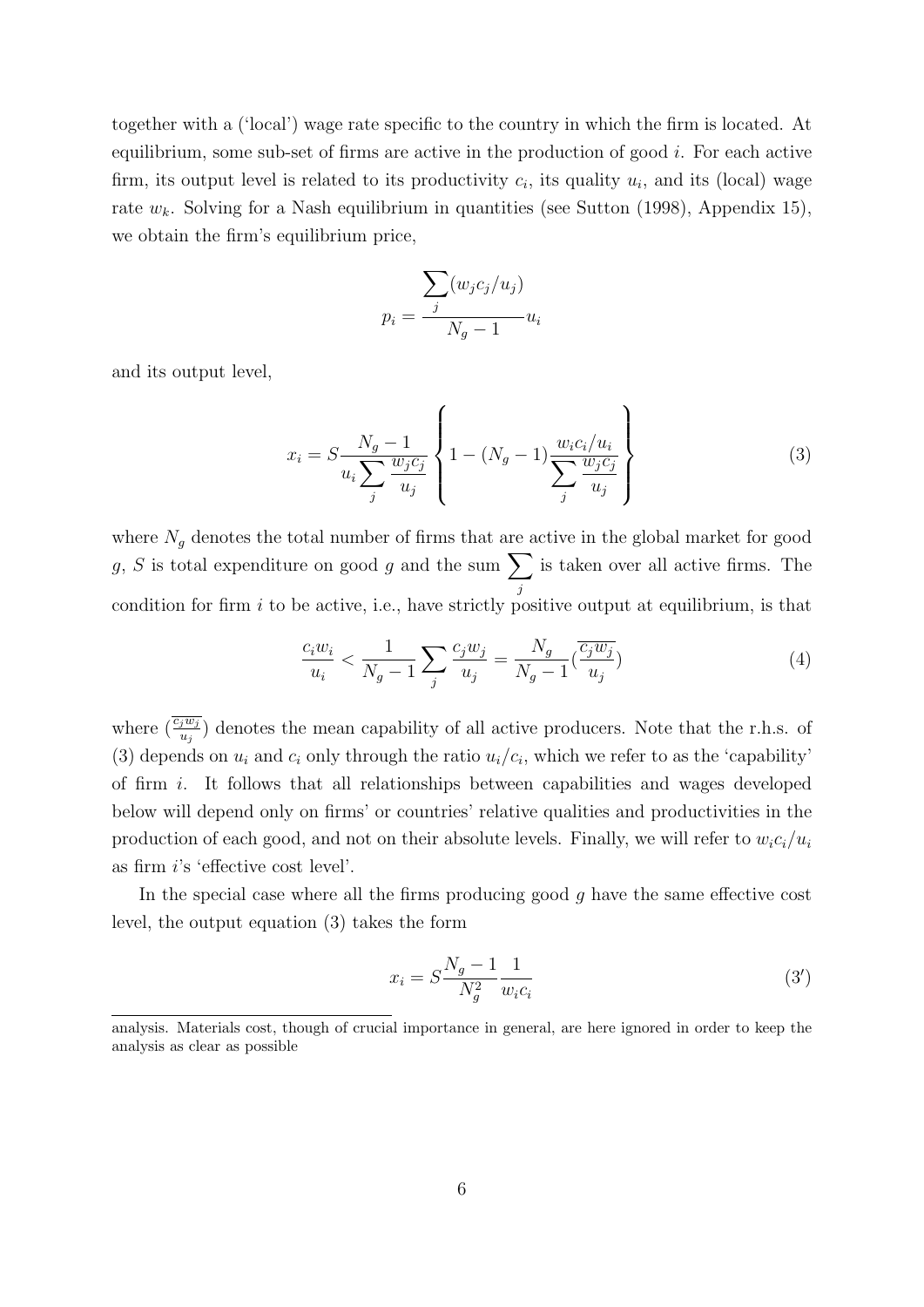### The Production Pattern of Goods across Countries<sup>[9](#page-6-0)</sup>

The set of countries active in the production of each good  $q$  at equilibrium depends on the value of the quality and productivity parameters and on equilibrium wage rates. Recall that there are K countries, divided into 'types' comprising identical countries, with  $N_k$  countries of type k.

We divide the G goods into K equal-sized 'product groups', where  $m$  denotes the number of goods in each group. We will focus, to begin with, on the special case in which each country-type is associated at equilibrium with the production of exactly one 'product group'. In this special case, all producers of any good will have the same quality and productivity levels (for all goods), and so the same equilibrium wage level, and the same output level of each good. It follows that in this special case we may use the country index k to label, also, the set of goods produced at equilibrium by country  $k$ , which we denote as  $G_k$ , i.e., a good is produced by countries of type k iff  $g \in G_k$ .

We assume there is (at most) one firm capable of producing any particular good, in each country, so that if a good is produced (only) by countries of type  $k$ , then the number of active producers of that good is  $N_k$ . We further assume that  $N_k \geq 2$  for all k, so that there are at least two producers of every good.<sup>[10](#page-6-1)</sup>

We assume that countries in group  $k$  can produced all goods in product groups 1 to  $k$ at 'standard' levels of productivity  $\bar{c}$  and quality  $\bar{u}$ ; but not goods  $k+1$  and upward; the interpretation, as noted above, is that goods of a higher index require capabilities that are 'scarcer'. We will, in what follows, place restrictions on the number of countries of type k, and so on the number of countries capable of producing goods in product group k. Specifically, we assume that  $N_k \geq N_{k+1} + 3$  for all k. This restriction will have the effect of ensuring that goods in group  $k$  are produced, at equilibrium, only by countries of type k; and that all producer countries of goods in this product group are of type  $k$ .

#### Labor Market Equilibrium in a Country of Type k

The set of goods  $G_k$  produced by the firms in country k comprise the m goods in product group k, all of which face the same country-specific wage rate  $w_k$  and have the same level of output, (for each of the  $m$  products in product group  $k$ ). We denote the equilibrium level of output of each product by the single firm in each producing country as  $x_{qk}$ , where, using equation (3)

$$
x_{gk} = \frac{N_g - 1}{N_g^2} \frac{S}{w_k c_k}
$$

<span id="page-6-0"></span><sup>9</sup>Nomenclature: country types, product groups.

<span id="page-6-1"></span><sup>&</sup>lt;sup>10</sup>If  $N_k = 1$ , the equilibrium (monopoly) price is undefined (i.e. goes to infinity).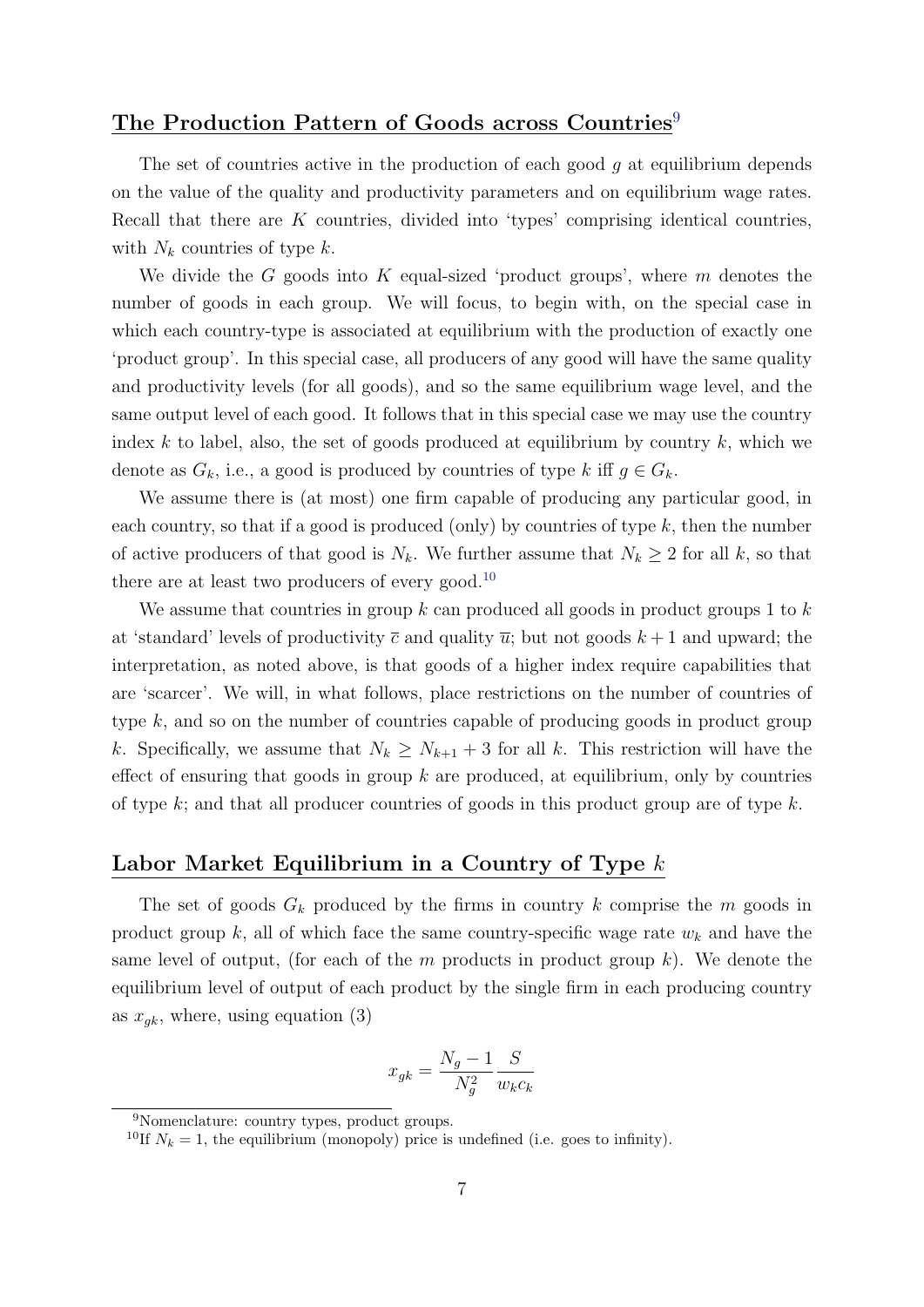so the total demand for labour in a country of type k is

$$
L_k^D = \sum_{g \in G_k} c_k x_{gk} = \sum_{g \in G_k} \frac{N_g - 1}{N_g^2} \frac{S}{w_k} = m \frac{N_k - 1}{N_k^2} \frac{S}{w_k}
$$
(5)

where  $N_k$  denotes the number of firms (and so countries) producing product group k, and where the sum over  $g \in G_k$  comprises the m products in  $G_k$ , and where  $N_k$  denotes the (common) value of the number  $N_g$  of producers of any good  $g \in G_k$ , i.e., the number of countries in group  $k$ , or  $N_k$ .

We now turn to labour supply: it follows from the form of Equation  $(1)$  that each individual has a labour supply function that take the form of a ray through the origin, viz.

$$
l(w) = w \prod_{g} (\delta_g \frac{u_g}{p_g})^{\delta_g}
$$

where w is the wage rate; denoting the wage rate in country k as  $w_k$ , total labour supply in country  $k$  equals

$$
L_k^S = \mathbf{N}l(w_k) = \mathbf{N}w_k \prod_g (\delta_g \frac{u_g}{p_g})^{\delta_g} \tag{6}
$$

where N denotes country population, (which we assumed above to be equal for all countries), and where  $\delta_q$  corresponds, as before, to the share of expenditure devoted to good g (which we have assumed to be equal for all goods).

Having solved, above, for product market equilibrium, we may characterize general equilibrium by equating the supply and demand for labor within each country (type).

Labour market equilibrium implies that for any two country types  $k$  and  $k'$ , that

$$
L_k^S: L_{k'}^S = w_k: w_{k'} = L_k^D: L_{k'}^D
$$

whence from  $(5)$  and  $(6)$  we have

$$
w_k^2 : w_{k'}^2 = \frac{N_k - 1}{N_k^2} : \frac{N_{k'} - 1}{N_{k'}^2}
$$
  
or 
$$
\frac{w_k}{w_{k'}} = \sqrt{\frac{N_k - 1}{N_{k'} - 1}} \cdot \frac{N_{k'}}{N_k}
$$
 (7)

This equation serves to define the chain of wage ratios between country type 1 and country type k, which is our central focus of concern in what follows.

Up to this point, we have assumed that country group  $k$  are the sole producers of product group k. We now place restriction on the  $N_k$  that ensures this is so. To do this, note that a necessary and sufficient condition for this is that firms in each country  $k + i$ have wages  $w_{k+i} > w_k$  sufficiently high to render them unviable in the production of good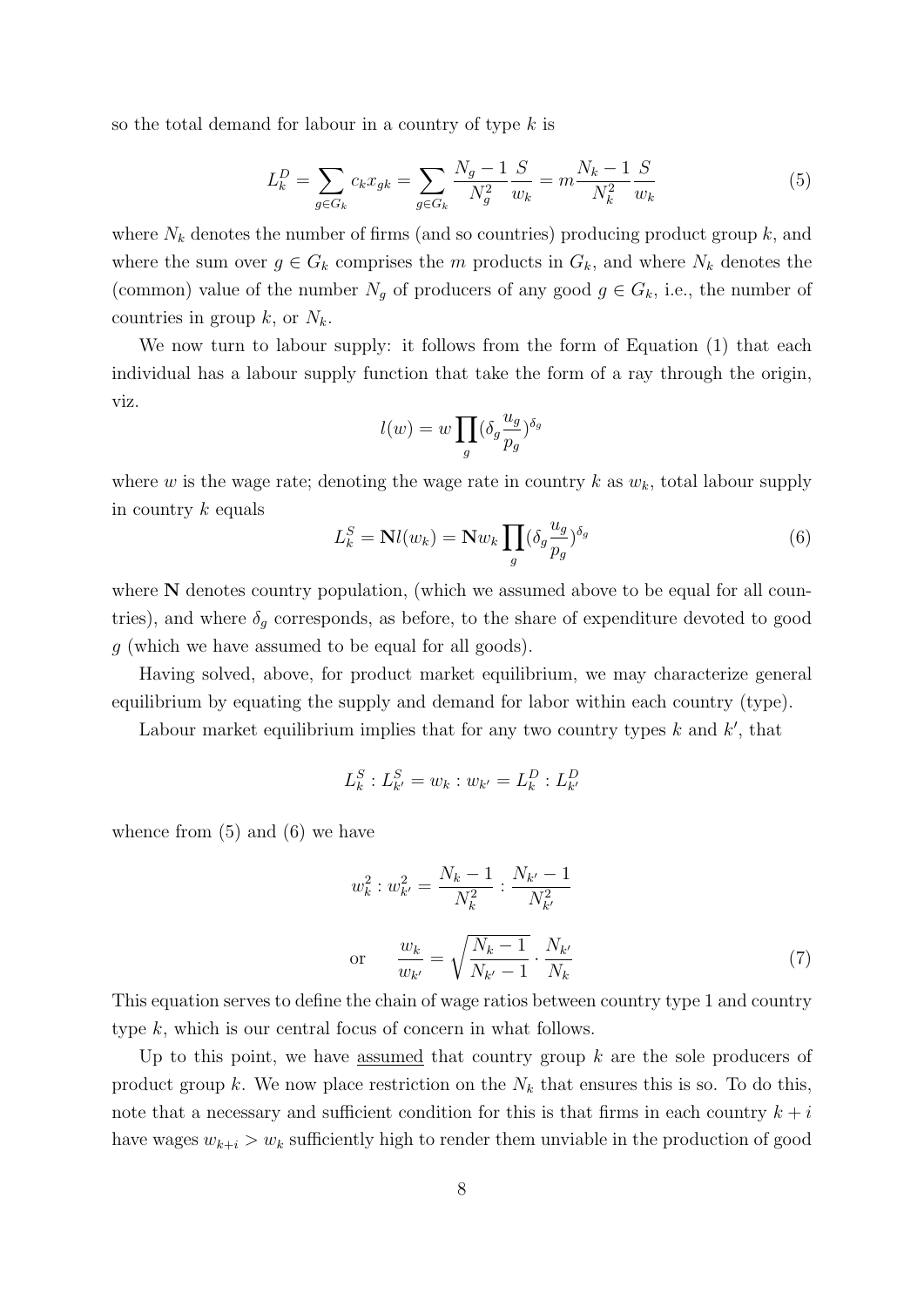k. Using equation (3) this requires that

$$
\frac{\overline{u}}{w_{k+i}} < \frac{N_k - 1}{N_k} \frac{\overline{u}}{w_k}
$$
\nor

\n
$$
\frac{w_{k+i}}{w_k} > \frac{N_k}{N_k - 1}
$$

It clearly suffices that this is satisfied for  $i = 1$ , viz.

$$
\frac{w_{k+1}}{w_k} = \sqrt{\frac{N_{k+1} - 1}{N_k - 1}} \frac{N_k}{N_{k+1}} > \frac{N_k}{N_k - 1}
$$

It is easy to verify that, given our assumption that  $N_k \geq 2$  for all k, this inequality is satisfied if  $N_k \geq N_{k+1} + 3$ , as assumed above.

#### The Product Index Plot

We are now in a position to describe the analytical foundations of the product index plot described in Section 1 above. We begin our description in this section by reference to the well-behaved case we have just explored, in which there is a 1 : 1 mapping between country types and product groups. Here, the plot coincides with the 45◦ line, since the horizontal axis shows a country's wage rate  $w_k$  and the vertical axis shows, for that country, the (weighted) mean income of the countries producing the products produced by this country, which here are simply the products in group  $k$ , all of whose producers have the same wage rate  $w_k$ . Here, the 'implied wage' coincides with the 'actual wage' (Figure 1).

We now proceed to explore three modifications in the basic model, and we examine their separate effects on the product basket plot.

Exercise 1: We begin with the first salient feature of the product basket plot explored in Section 1, viz. the fact that the empirical plot is much flatter than the 45◦ line. We interpret this by reference to the familiar shortcomings in official product classification schemes, as noted earlier. Using the 'Glass' example cited above as motivation, we proceed as follows: let the  $m$  products in each product group be labelled 1 to  $m$ . We distinguish the first r of these products, labelled 1 to r, from the remaining products. We construct a 'dataset' in which the  $j$ -th product of each product group is placed in a single industry, labelled industry  $j$ . In other words, industry  $j$  comprises both low end products (k close to 1) and high end products (k close to K). There are r such composite industries indexed by  $j = 1, 2, \ldots, r$ .

Note that the mean wage rate of countries producing product group  $j$  is simply the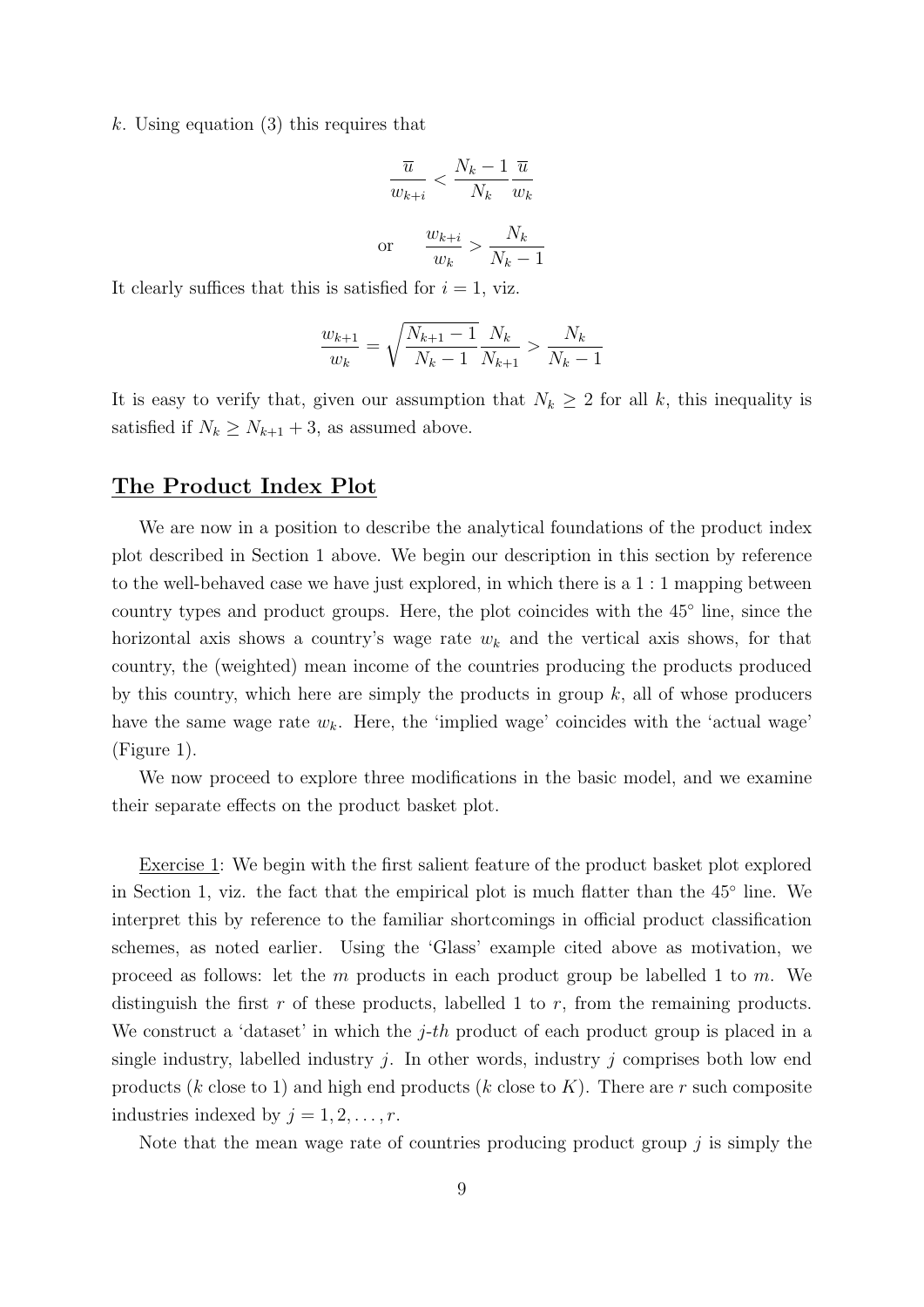global mean wage, which we denote as  $\overline{w}$ . Now we re-compute the product-basket index. Note that the weighted index of wage rates of each good in country k's basket now takes the form of a weighted average of the true wage rate (for goods  $r + 1$  to m) and  $\overline{w}$  (for goods 1 to r). The result is that as r increases the plot swivels from the  $45^{\circ}$  line towards the horizontal (and in the extreme case where  $r = m$ , all countries baskets score  $\overline{w}$ , and information on the product basket conveys no information about a country's type, or its wage rate.); see Figure 1.



Figure 1: The effect of imperfect industry classification on the product basket plot. The aggregation of products of distinct types leads to a flattening of the plot

Exercise 2: We now return to the case where all products and industries are classified correctly, in order to set the scene for the next example, in which we explore the second salient feature of the product basket relationship, with this in mind, we examine what happens when one country of type  $k-1$  advances its capability in the production of all goods in group k to fully match countries of type  $k$ , so that the number of countries of type  $k-1$  falls from  $N_{k-1}$  to  $N_{k-1}-1$  while the number of type k rises from  $N_k$  to  $N_k+1$ .

Here we have from the wage chain equation (7) that the three wage ratios  $w_{k+1} : w_k$ ,  $w_k : w_{k-1}$ , and  $w_{k-1} : w_{k-2}$  all change; but that other wage ratios are unaffected. In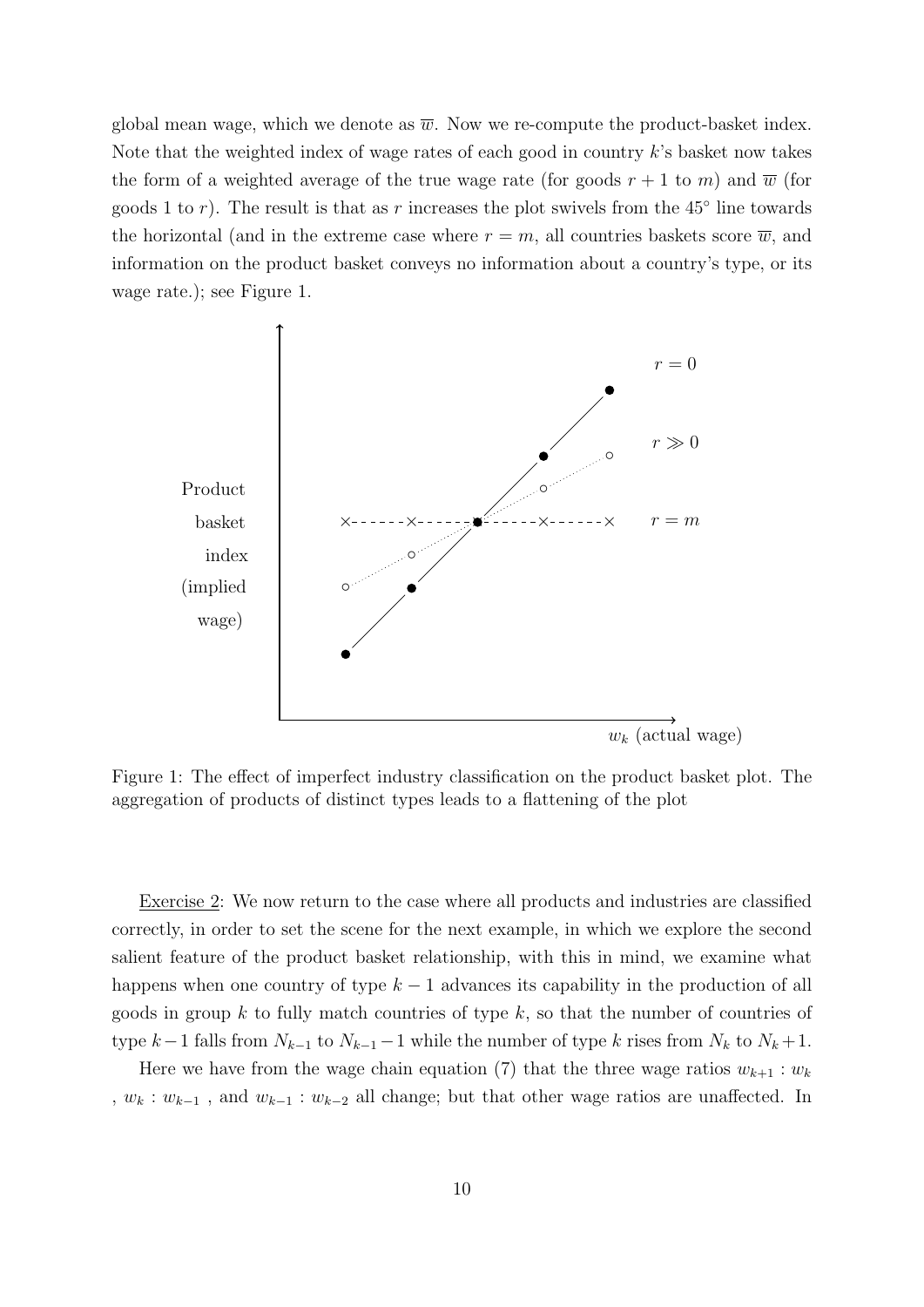particular  $w_{k+1} : w_{k-2}$  remains unchanged. For example, the original ratio

$$
\frac{w_k}{w_{k-1}} = \frac{N_{k-1}}{N_k} \sqrt{\frac{N_k - 1}{N_{k-1} - 1}}
$$

now becomes

$$
\left(\frac{w_k}{w_{k-1}}\right)' = \frac{N_{k-1} - 1}{N_k} \sqrt{\frac{N_k}{N_{k-1} - 2}}
$$

The resulting change in the plot is shown in Figure 2; it involves a flattening on the lower segment from  $k - 2$  to  $k - 1$ , and a steepening of the upper segment from  $k - 1$  to k.



Figure 2: The effect of an upward movement of one country from type k to type  $k+1$  on the product basket plot. The new actual wage and implied wage of countries in groups  $k$ and  $k + 1$  are shown both prior to this advance (black dots) and following this advance (crosses).

Note that when  $N_{k-1}$  and  $N_k$  are large, the resulting change is small.

Finally, notice that if we rebase the index, following the promotion of one country, by recomputing the 'score' for each product, then the 'rebased' plot again becomes the 45◦ line.

Exercise 3: Low (or High) Quality Entrants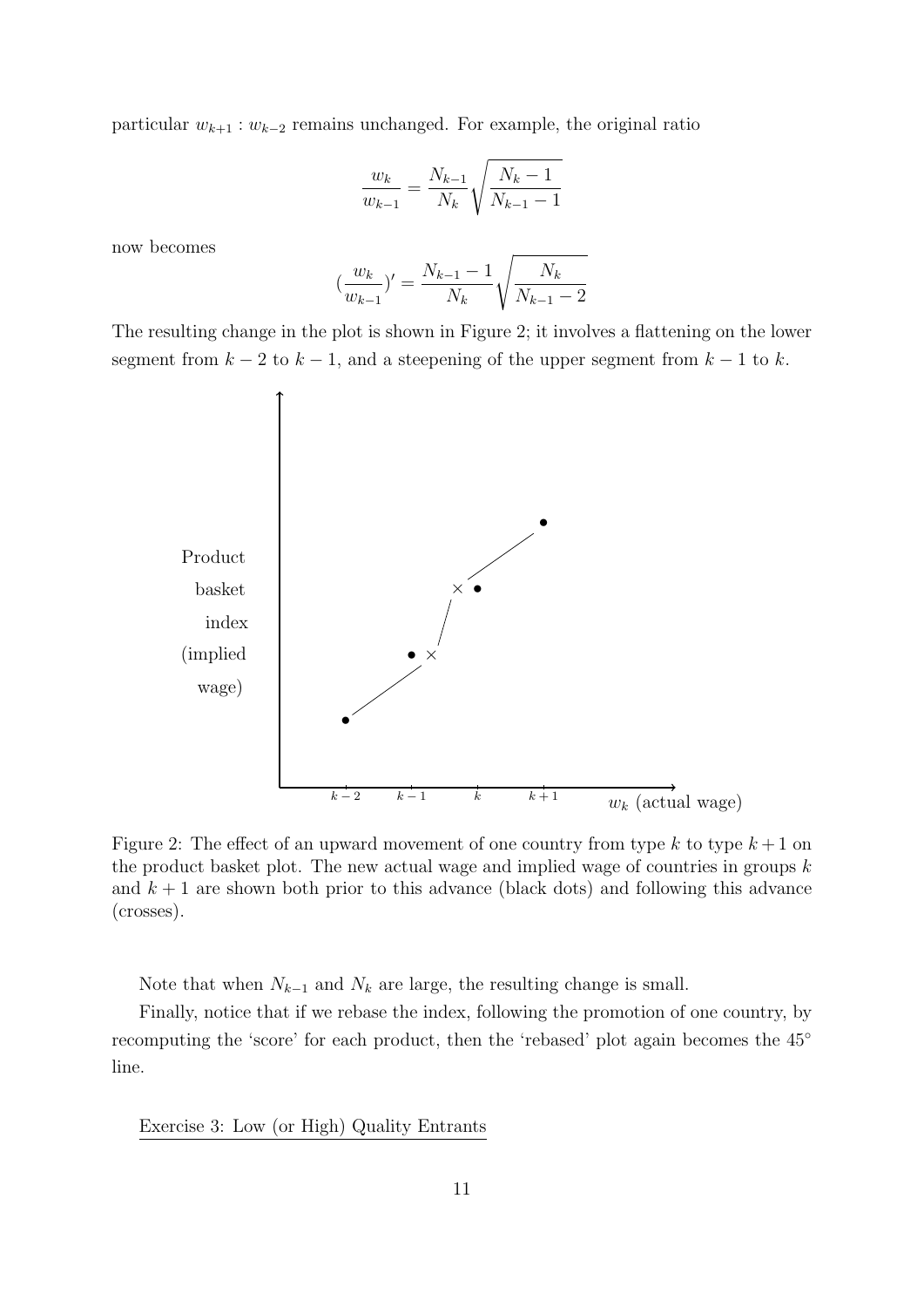We have so far considered a single country of type  $k-1$  raising its capability in the production of all m products in group k to the average or standard level  $(u, c)$  associated with countries of type  $k$ . In this section, we consider the more general case, in which this single country of type  $k-1$  raises its capability in the production of all m goods in group  $k$ , but not to the same level as existing producer countries of type  $k$ . We focus attention on the regime in which this single country no longer produces goods of group  $k - 1$  at equilibrium. (we examine the conditions that ensure this later). To simplify notation we let the level of productivity (measured by the unit cost parameter  $c$  above) be the same for all  $N_k + 1$  countries that now produce goods in group k. The quality of previous active type k countries in the production of products in group  $k$  is denoted  $u$  and the quality of the single country producer, newly promoted from type  $k - 1$ , is denoted v. Our focus of interest is in looking at how the wage rate of this latter country, denoted  $w_v$ , compares with the wage rate  $w_u$  of the pre-existing producer countries of type k.

With this in mind, we first note that, since this new producer is active only in the  $m$ market of type  $k$ , we have from  $(3)$  above that

$$
x_u w_u = SN_k \frac{\frac{w_u}{u}}{N_k \frac{w_u}{u} + \frac{w_v}{v}} \{1 - N_k \frac{\frac{w_u}{u}}{N_k \frac{w_u}{u} + \frac{w_v}{v}}\}
$$
(8a)

$$
x_v w_v = SN_k \frac{\frac{w_v}{v}}{N_k \frac{w_u}{u} + \frac{w_v}{v}} \{1 - N_k \frac{\frac{w_v}{v}}{N_k \frac{w_u}{u} + \frac{w_v}{v}}\}
$$
(8b)

We introduce the symbol  $\rho$ ,  $0 \leq \rho \leq 1$ , to denote the ratio

$$
\frac{N_k\frac{w_u}{u}}{N_k\frac{w_u}{u} + \frac{w_v}{v}}
$$

whence the above equations reduce to

$$
x_u w_u = S\rho(1 - \rho) \tag{9a}
$$

$$
x_v w_v = SN_k(1 - \rho)[1 - N_k(1 - \rho)]
$$
\n(9b)

Since it follows from the properties of the labour supply function that  $w_u : w_v = x_u : x_v$ we have, on dividing  $(9b)$  by  $(9a)$  that

$$
\frac{w_v^2}{w_u^2} = \frac{N[1 - N(1 - \rho)]}{\rho} \tag{10}
$$

We note form the definition of  $\rho$  that it follows that

$$
\frac{\rho}{1-\rho} = N \frac{w_u}{w_v} \frac{v}{u} \text{ whence } \frac{w_v}{w_u} = N \frac{v}{u} \frac{1-\rho}{\rho} \tag{11}
$$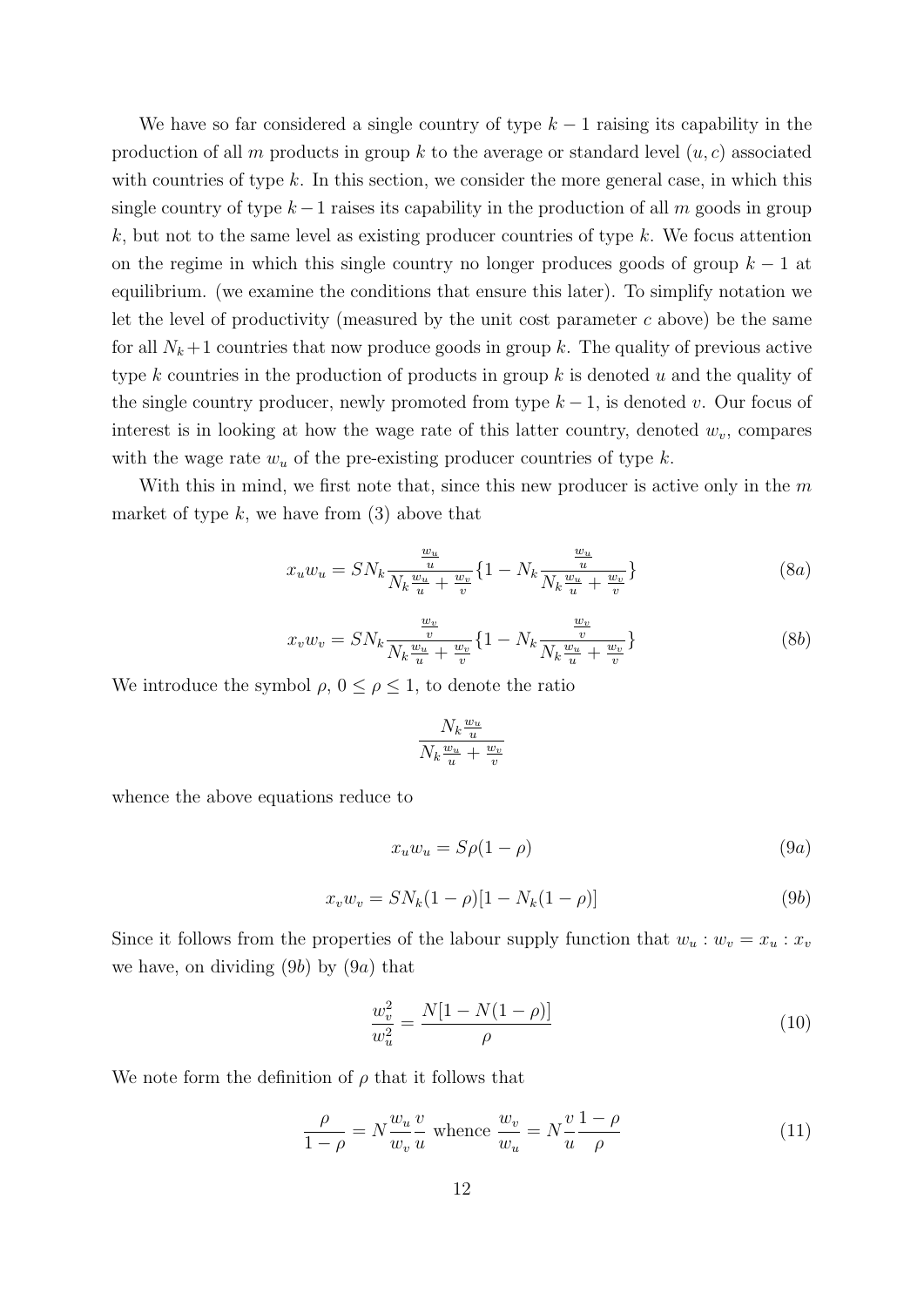Using (11) to substitute for  $w_v/w_u$  in (10) and re-arranging we obtain

$$
N(1 - \rho)^2 \left(\frac{v}{u}\right)^2 = \rho[1 - N(1 - \rho)]\tag{12}
$$

We denote the squared ratio of the qualities  $(v/u)^2$  as  $\theta$ , where  $\theta = 1$  corresponds to the case of entry by an equally capable new producer country, as analysed in the preceding section. The solution to equation (12) is illustrated in Figure 3, (top panel), where the falling and rising schedules represent the left hand and right hand expressions respectively.

Equation (12) defines the equilibrium value of  $\rho$ , as a function of the relative quality of v and u, measured by  $\theta \equiv (v/u)^2$ . This equilibrium value of  $\rho$  serves to define the key outcome of interest, being the ratio of the relative wage ratio  $w_v/w_u$  to the quality ratio  $v/u$ , since from the definition of  $\rho$  it follows immediately that

$$
\frac{w_v/w_u}{v/u} = N_k(\frac{1}{\rho} - 1) \tag{13}
$$

Denoting this ratio as  $\omega(\rho(\theta))$ , we may use (13) to illustrate the solution to equation (12) in terms of  $\omega(\rho(\theta))$  in the bottom panel of Figure 3.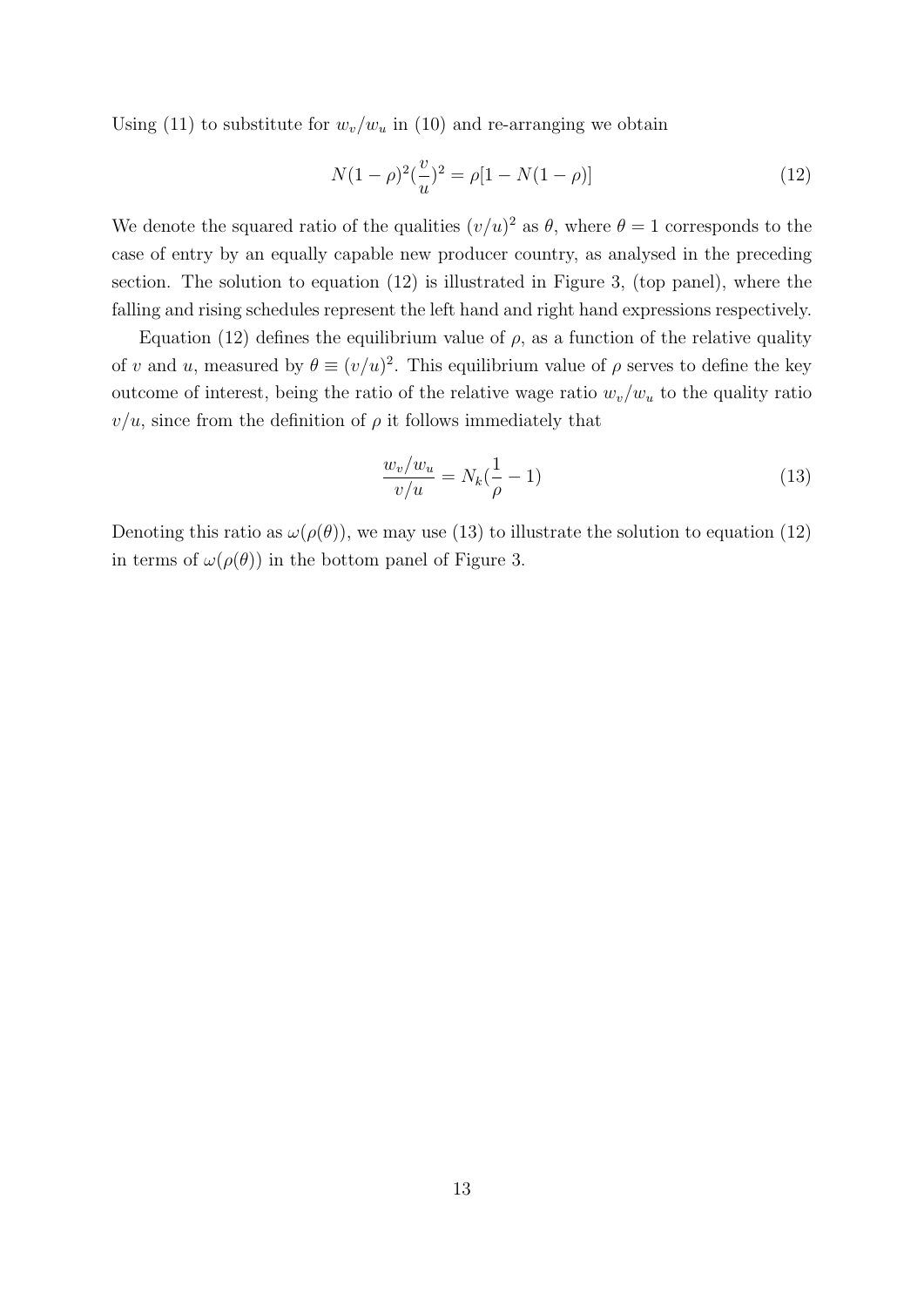

Figure 3: The solution for  $\omega = \frac{w_v/w_u}{u/v}$  as a function of the quality ratio parameter  $\theta =$  $(v/u)^2$ . The falling schedule in the upper panel is indexed by the quality ratio parameter. As v rises relative to u,  $\theta$  rises, and the equilibrium value of  $\rho$  rises, whence, as shown in the lower panel, the 'relative wage to relative quality' index  $\omega = (w_v/w_u)/(v/u)$  falls. When v rises to equal to u, then  $\omega$  equals 1, reflecting the fact that  $w_v = w_u$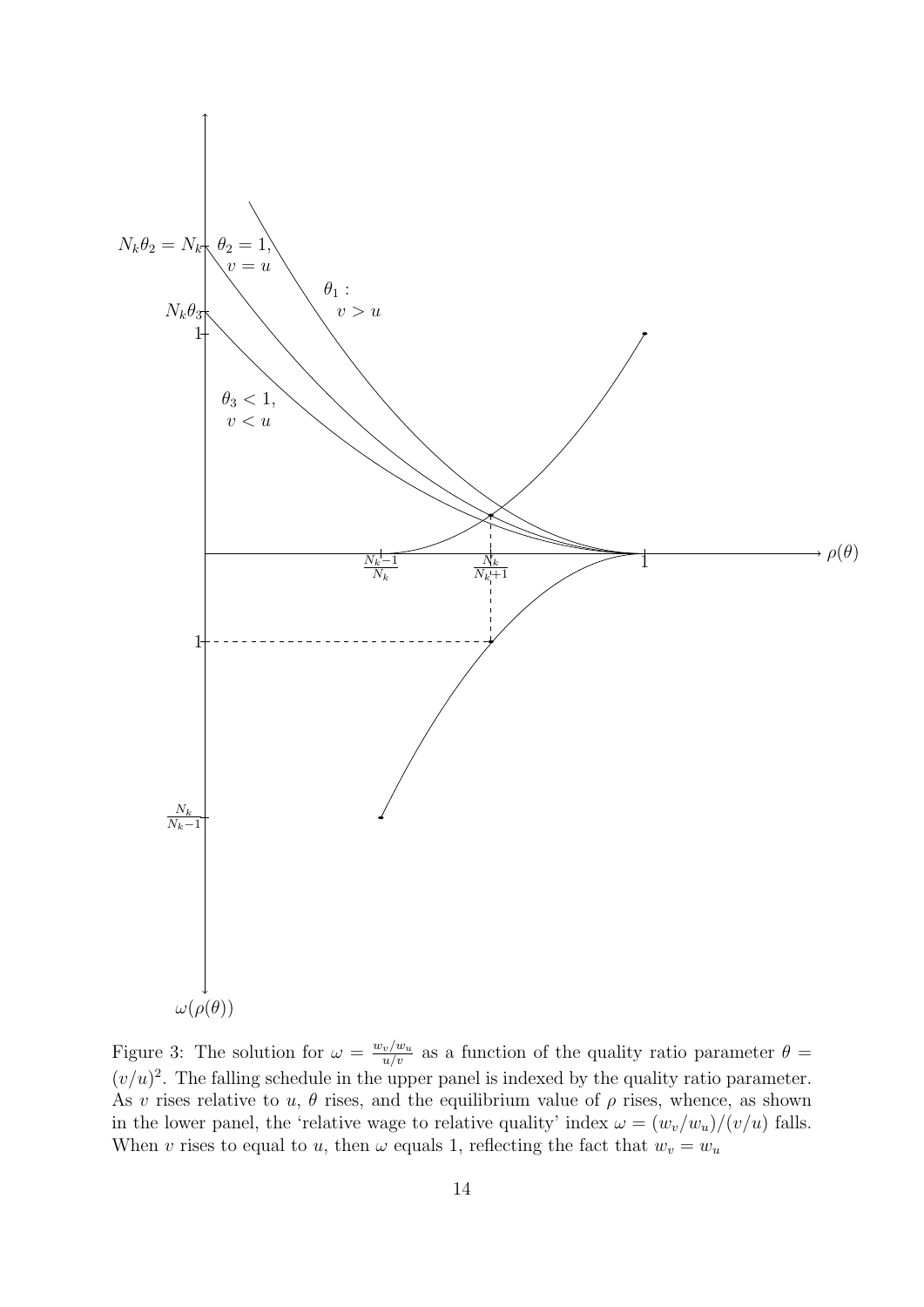Note that when  $\frac{w_v}{v}$  rises to the point where  $\rho \to \frac{N_k-1}{N_k}$ , the new producer country becomes non-viable in market for goods of group k. As we approach this limit,  $w_v$  will fall to a critical level at which this country will (also) produce goods of group  $k - 1$ ; here, we focus on the regime where this is not the case). Note next that when  $v = u$ ,  $\rho = \frac{N_k}{N_k}$  $N_k+1$ and  $\omega = 1$ ; this is the symmetric case considered earlier. Finally, as  $v \gg u$ , we reach the stage where the high quality offered by the new producer country is so high that the sales of the pre-existing producers fall to zero; again, as this limit is approached, we will reach a point where  $w_u$  is so low that these countries begin to produce products in group  $k-1$ ; again, we focus on the regime where this is not the case. Within this regime, then, what happens is: as v rises (or falls) above (or below) u, the wage ratio  $w_v/w_u$  rises (or falls), partially offsetting the rise (or fall) in  $v/u$ .

We illustrate the implications for the product basket plot in Figure 4. As  $v/u$  rises (through this regime), r remains constant as  $w<sub>v</sub>$  rises. The key point of interest lies in the lower limit of this regime, i.e., the point where v is high enough to ensure that  $r = w_k$ , that the country produces only products in group  $r$ . We may calculate this as follows: the wage  $w<sub>v</sub>$  must rise to the point where the single country newly active in the production of goods in group k can no longer be viable in the production of goods in group  $k - 1$ . Given that, at this critical point, there are now only  $N_{k-1} - 1$  producers active in the production of goods in group  $(k-1)$ . The threshold level of the effective cost index  $\frac{w_v}{u}$ is given by

$$
\frac{w_v}{u} = \frac{N_{k-1} - 1}{N_{k-1} - 2} \frac{w_{k-1}}{u}
$$

Since all these firms produce products of group  $k-1$  at the same quality level u; and so the wage ratio at the critical point is

$$
\frac{w_v}{w_{k-1}} = \frac{N_{k-1} - 1}{N_{k-1} - 2}
$$

which, for large  $N_k$ , is arbitrarily close to 1. Hence the wage ratio at which  $r_v$  attains the value  $r_k$  corresponds to a wage ratio which exceeds that of  $w_{k-1}$  by an amount that can be arbitrarily small. This is illustrated in Figure 4.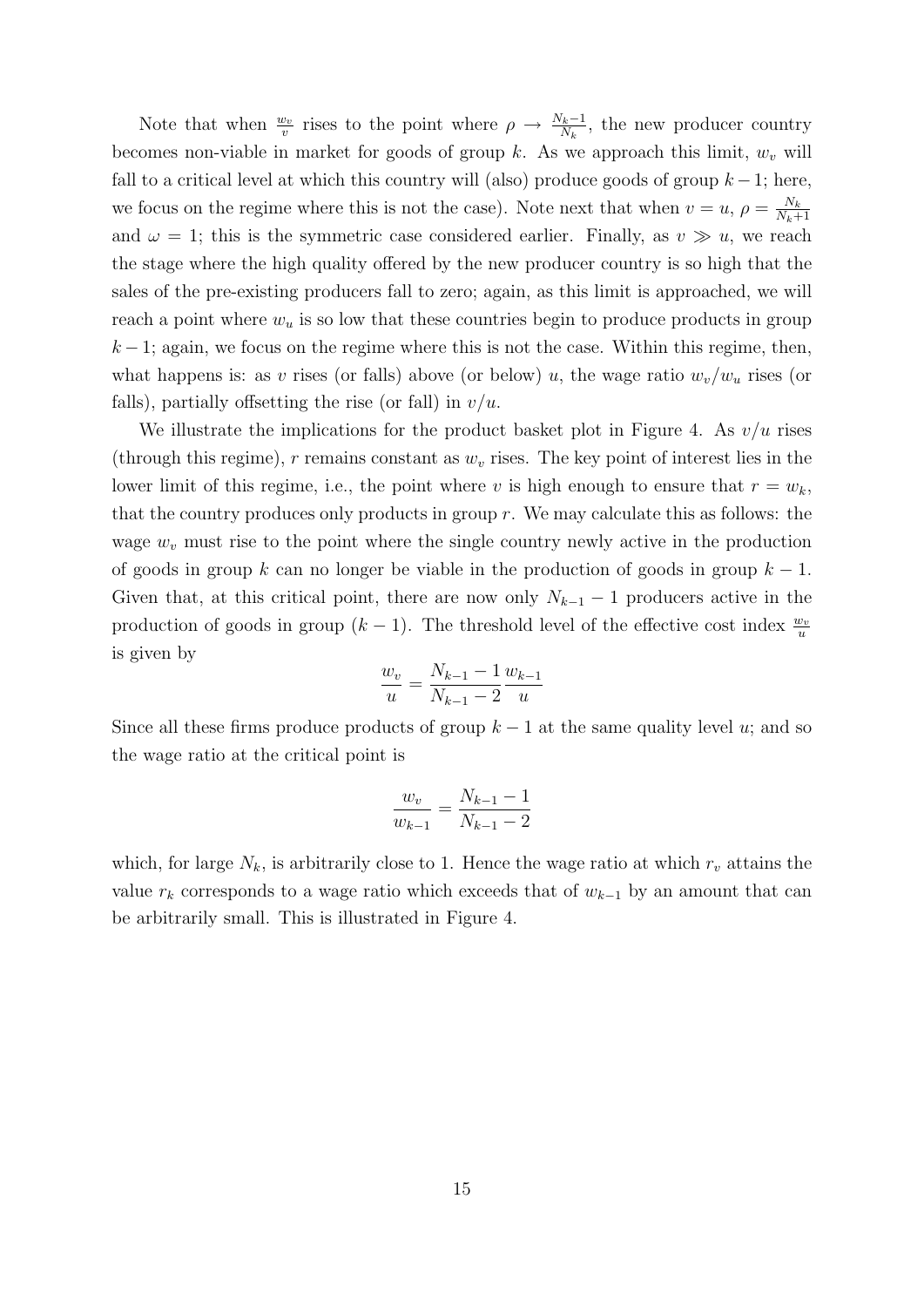

Figure 4: The Product Basket Index of a country of type  $k-1$  that produces goods of group k at quality level v. The case  $N_{k-1} \gg N_k$  is illustrated; here, r jumps to  $r_k$  when  $w_v \simeq w_{k-1}$ . This is shown at point A in the figure. The case  $v = u$  is shown as point B. The case  $v > u$  is shown as point C.

The figure also serves to illustrate the 'thickness' property of the product basket plot noted in Section 1 above: according as countries producing a given basket do so at higher or lower qualities than average, their  $(r, w)$  combinations spread our in the manner of points  $(A, B, C)$  in the figure, leading to a thick scatter diagram of the form shown in Section 1.

The relation illustrated in Figure 4 will be central to our discussion of the dynamics of the  $(r, w)$  plot in the next (empirical) section.

# References

- <span id="page-15-2"></span>HAUSMANN, R., J. HWANG, AND D. RODRIK (2007): "What You Export Matters," Journal of Economic Growth, 12(1), 1–25. [2](#page-1-5)
- <span id="page-15-0"></span>HAUSMANN, R., AND D. RODRIK (2003): "Economic Development as Self-Discovery," Journal of Development Economics, 72, 603–633. [2,](#page-1-5) [4](#page-3-1)

<span id="page-15-1"></span>SUTTON, J. (1991): Sunk Costs and Market Structure. MIT Press. [2](#page-1-5)